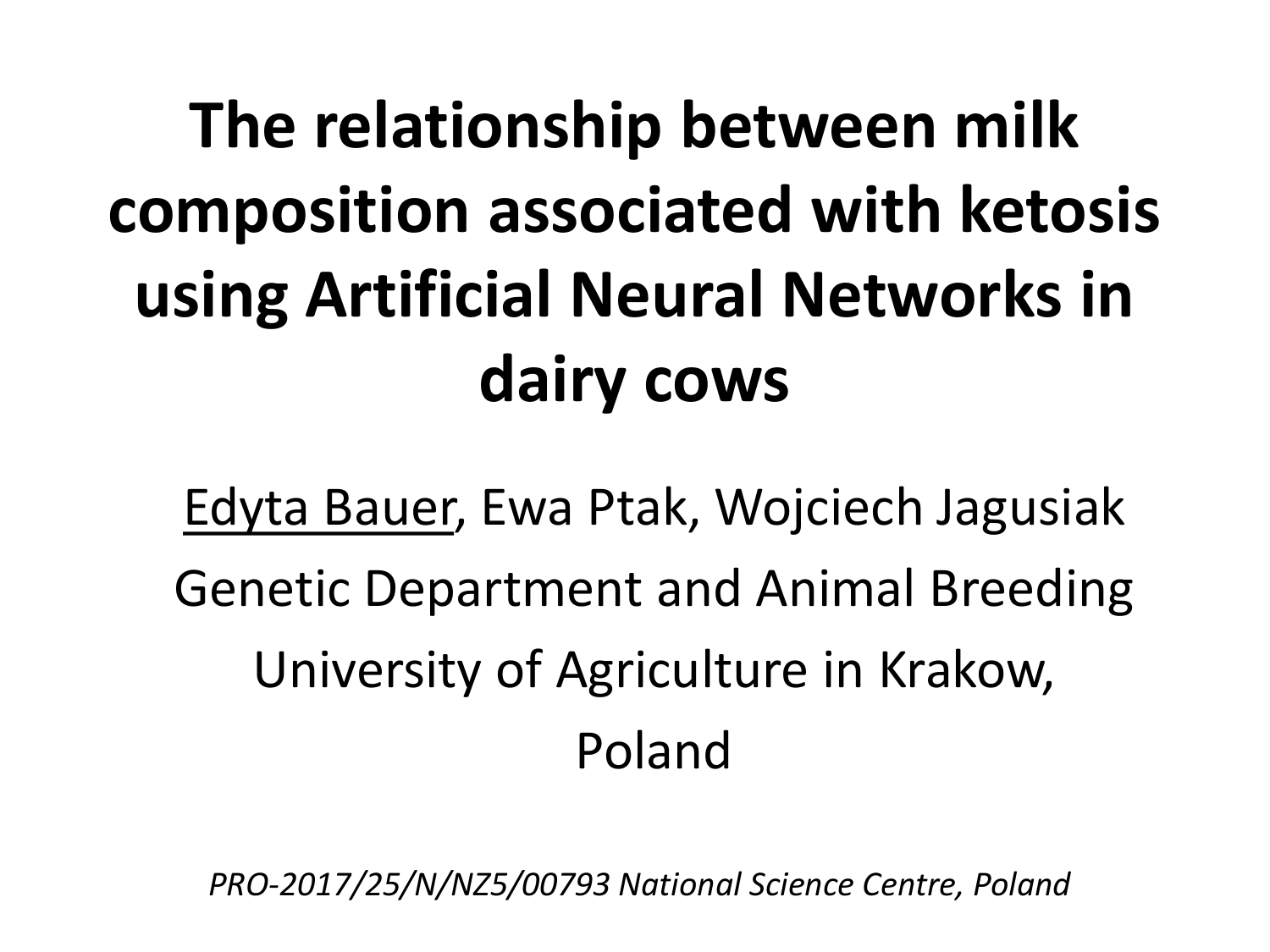### KETOSIS – metabolic disease

Ketosis as a metabolic disease is difficult to diagnose in subclinical form. From the biological and animal welfare points of view it is worth to investigate existence of any causal relationships between different milk components and subclinical ketosis

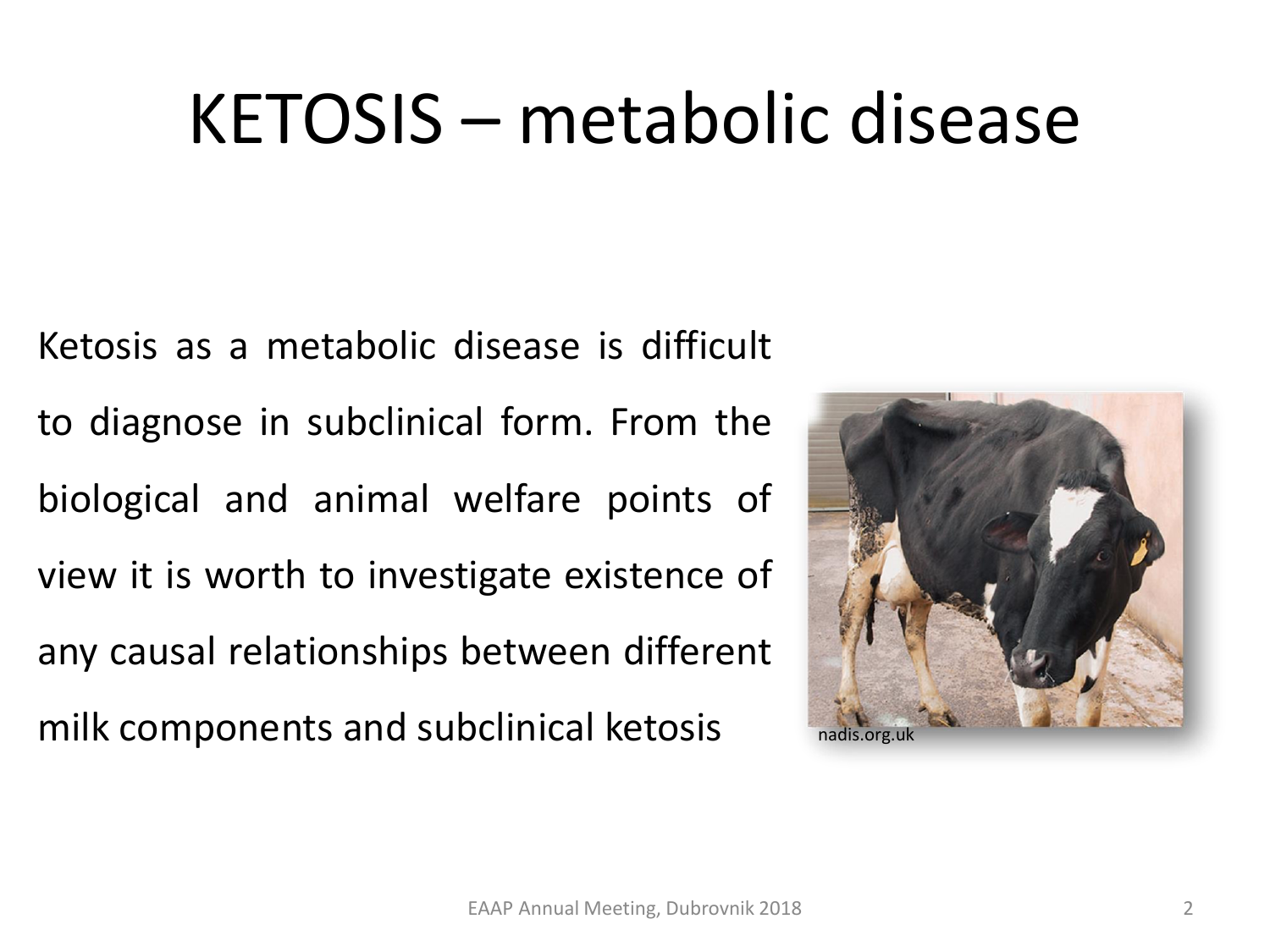## Diagnosis of ketosis

Diagnosis cow with clinical symptoms of ketosis– human glucometer

Cow selection at risk of ketosis (subclinical) - based on the results of the analysis of milk composition

Method based on logistic regression selecting cows at risk of ketosis - good specificity (90%), but lower sensitivity (60%)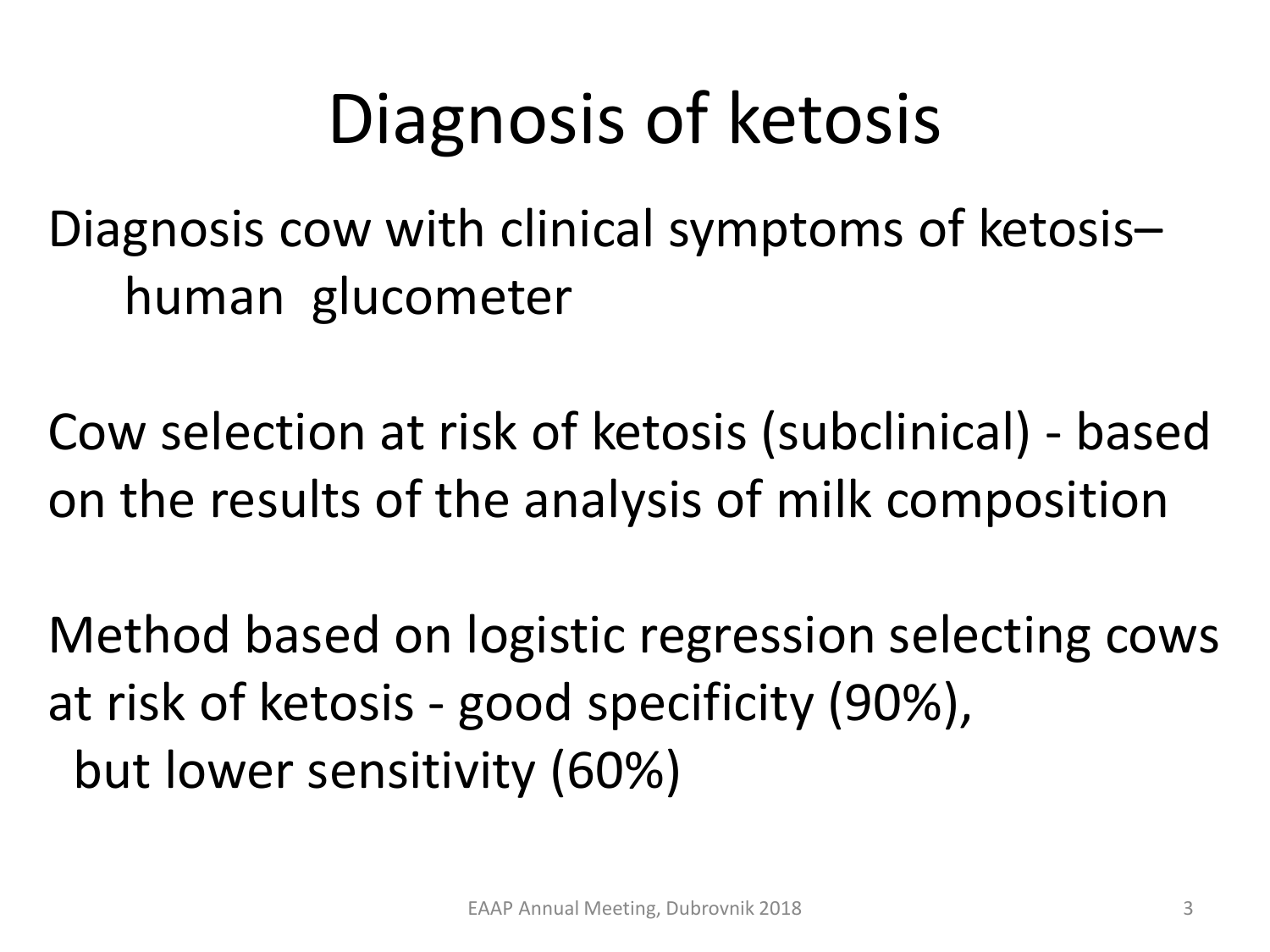

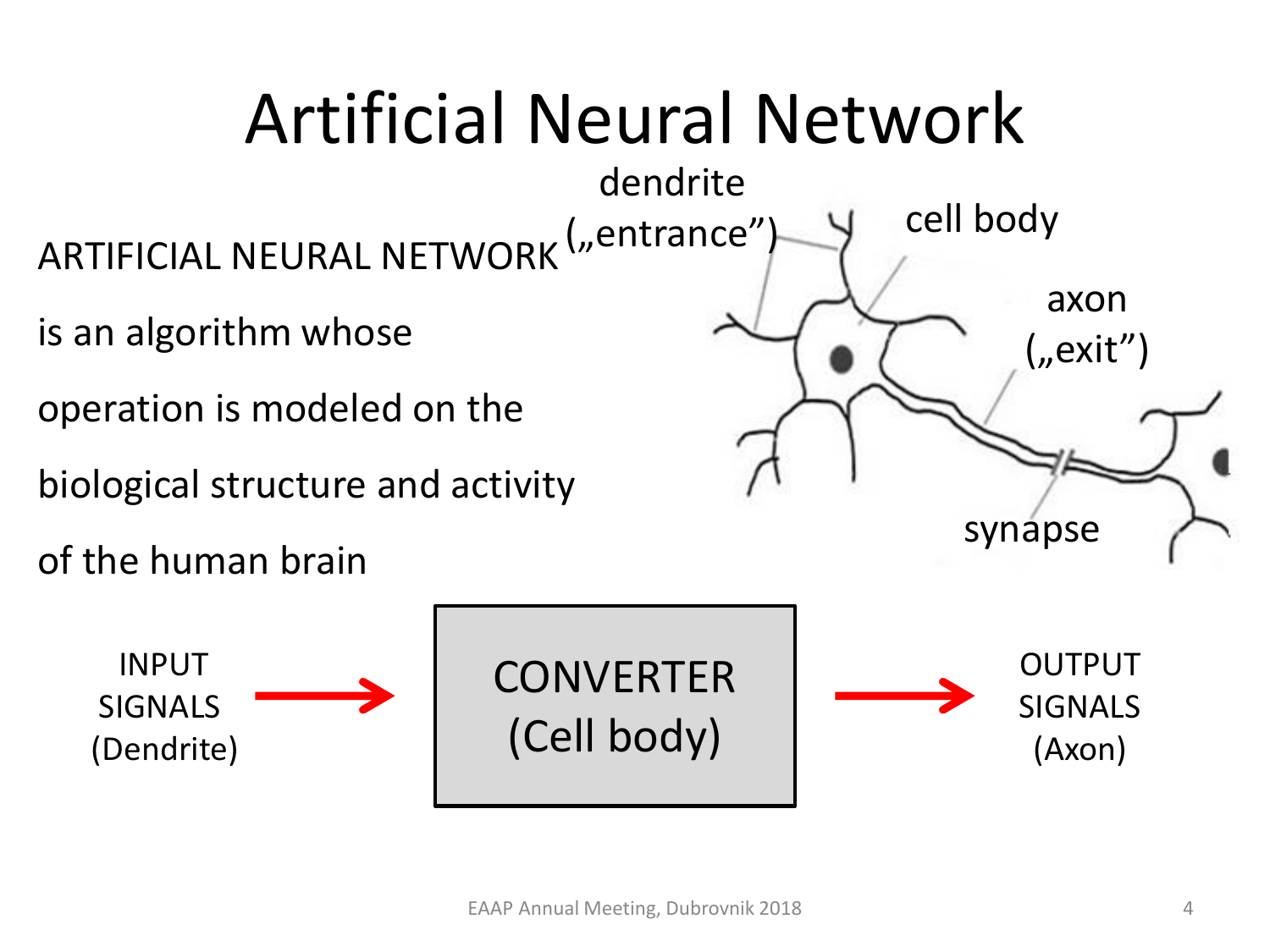# Artificial Neural Network



### **Input layer:**

accepts input data and sends to all neurons of the hidden layer

### **Hidden layer:**

it processes data and directs it to the output layer neurons

### **Output layer:**

calculates final results, i.e. gives a solution to the problem being analyzed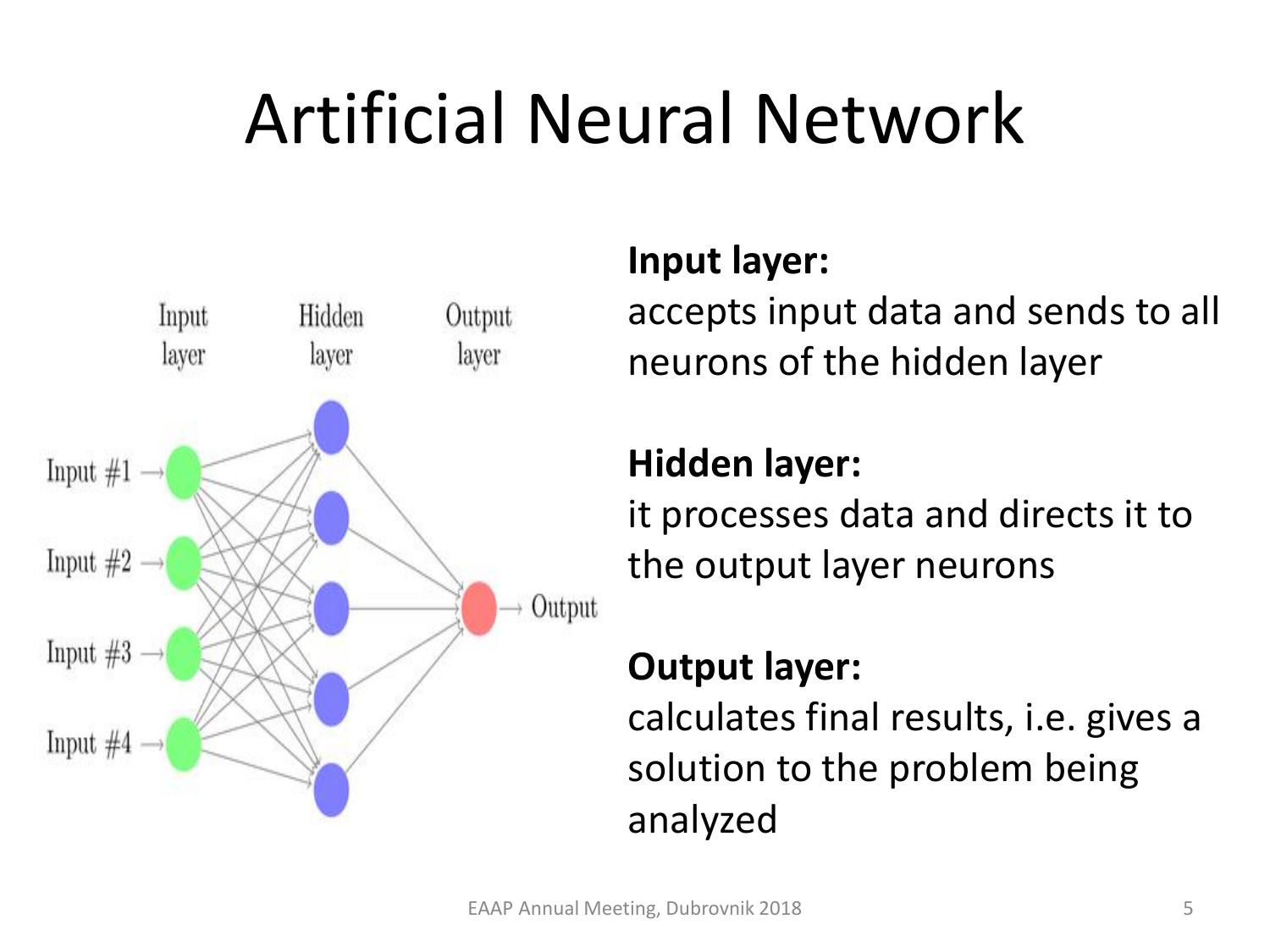### Construction of artificial neural networks



**The aggregation function** processes input data and weights into the argument of the activation function

**Activation function** is a function, which is calculated according to the value of the output neuron network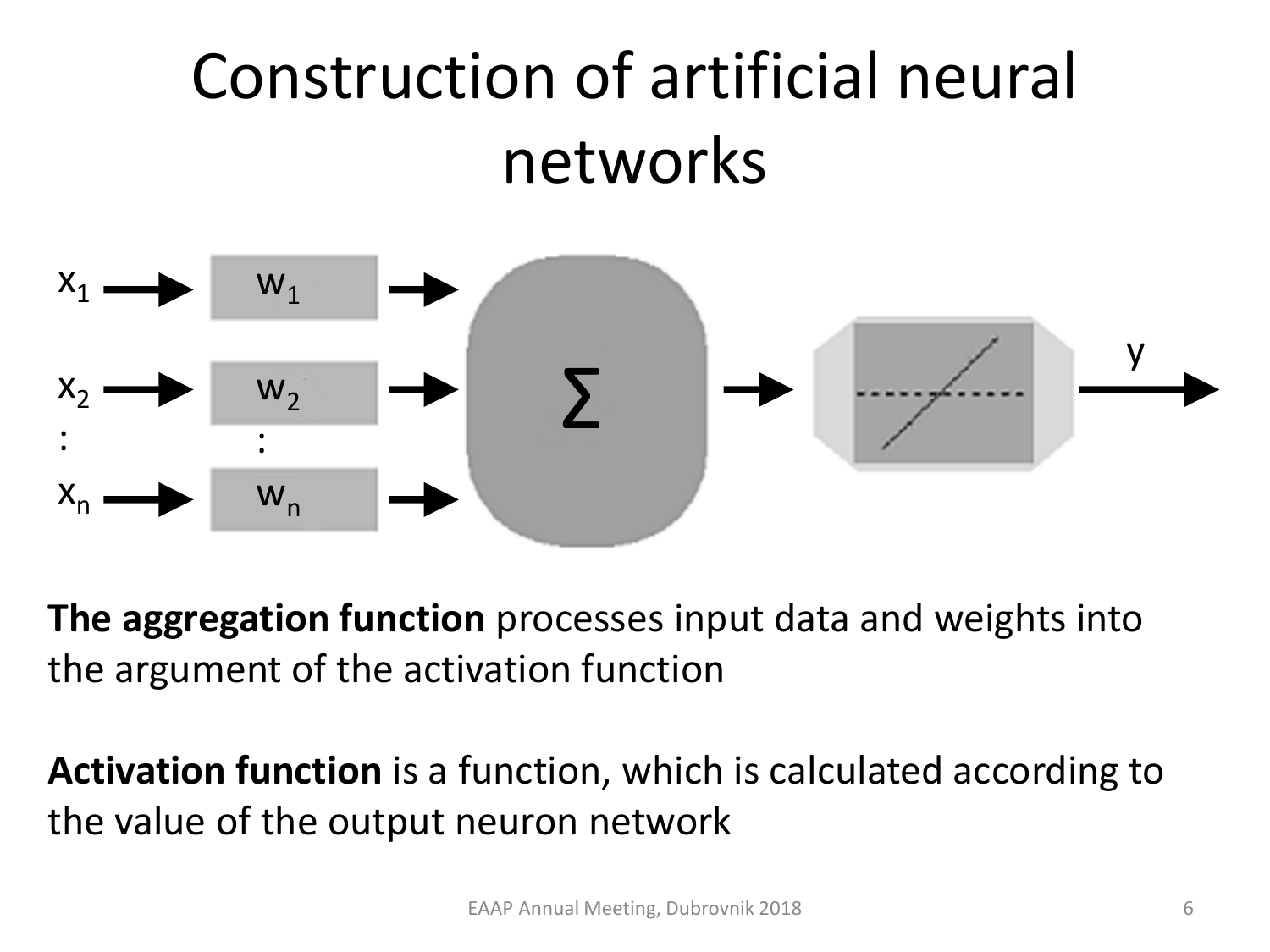# Objective of the work

### Define the relationship between milk composition and subclinical ketosis in dairy cows.

### Artificial Neural Networks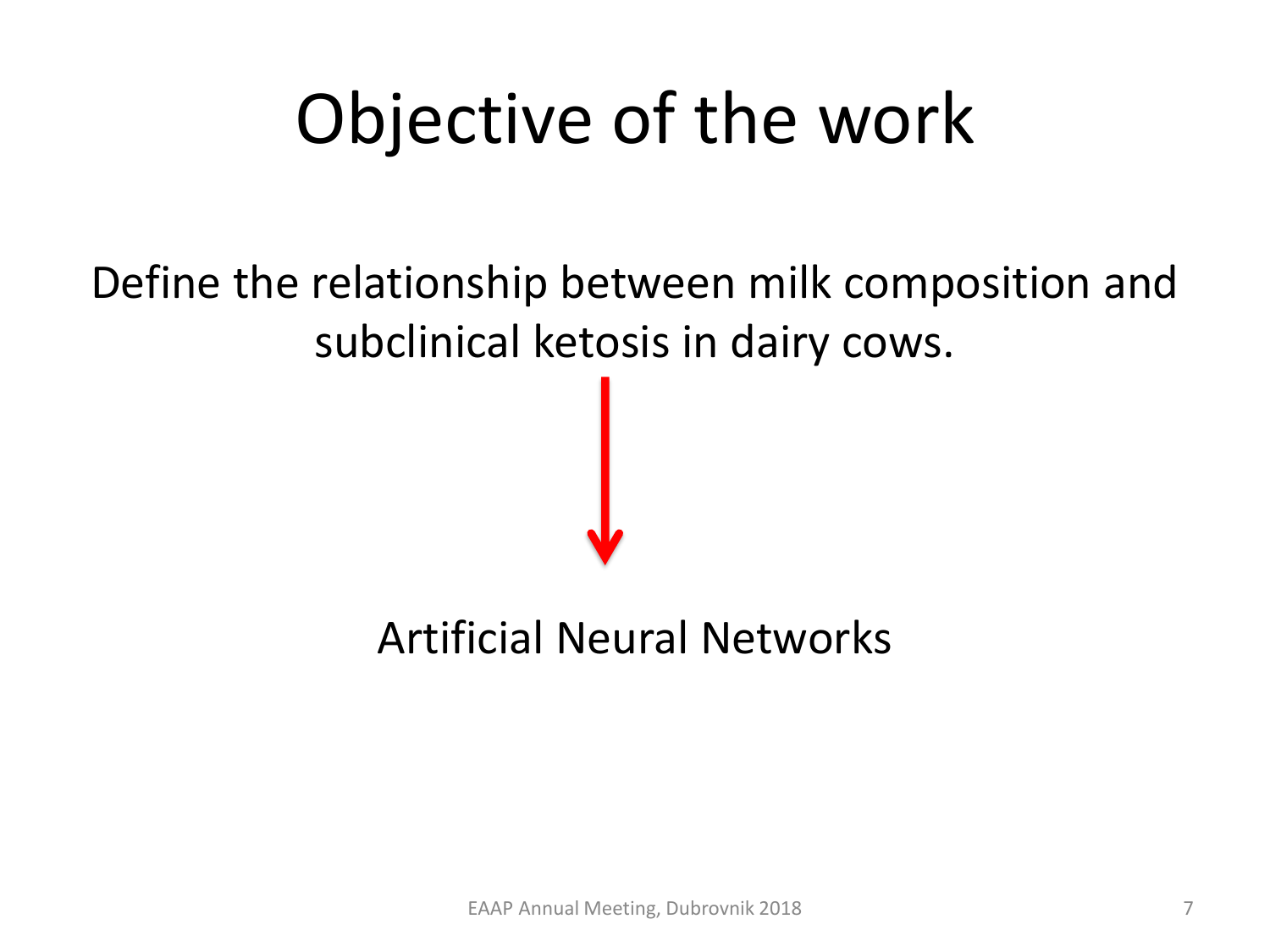### Research data

Material-Polish Federation of Cattle Breeders and Milk Producers (PFHBiPM)

The collection contains data about 2000 cows

- 
- 
- PROTEIN (BI) [%] in blood
- LACTOSE (LAK) [%]
- FAT to PROTEIN (T/B)
- SOMATIC CELLS (LKS) [tys.]
- UREA (MOC) [mmol/l]
- ACETONE (ACE) [mmol/l]
- β-hydroxybutyric ACID in milk  $(BHB \ M)$  [mmol/l]

### **INPUT DATA OUTPUT DATA**

- MILK [kg] value 0 / 1 healthy / unhealthy
- FAT (TŁ) [%] β-hydroxybutyric ACID [mmol/l]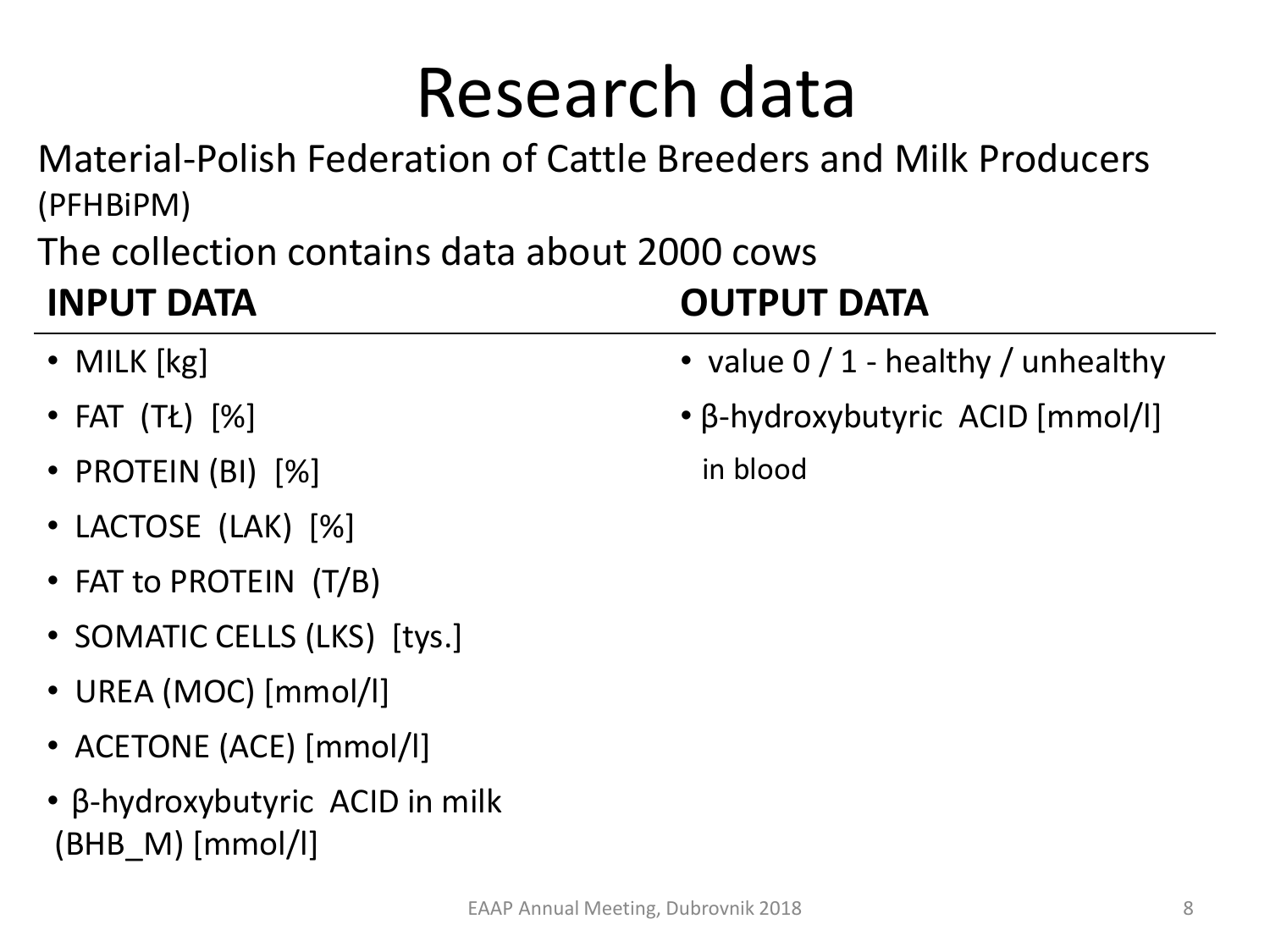### Research methodology

The networks was generated based on:

■ different sets of input data

■ different number of neurons in the hidden layer

Comparison of results obtained and selection of the optimal data set and type of network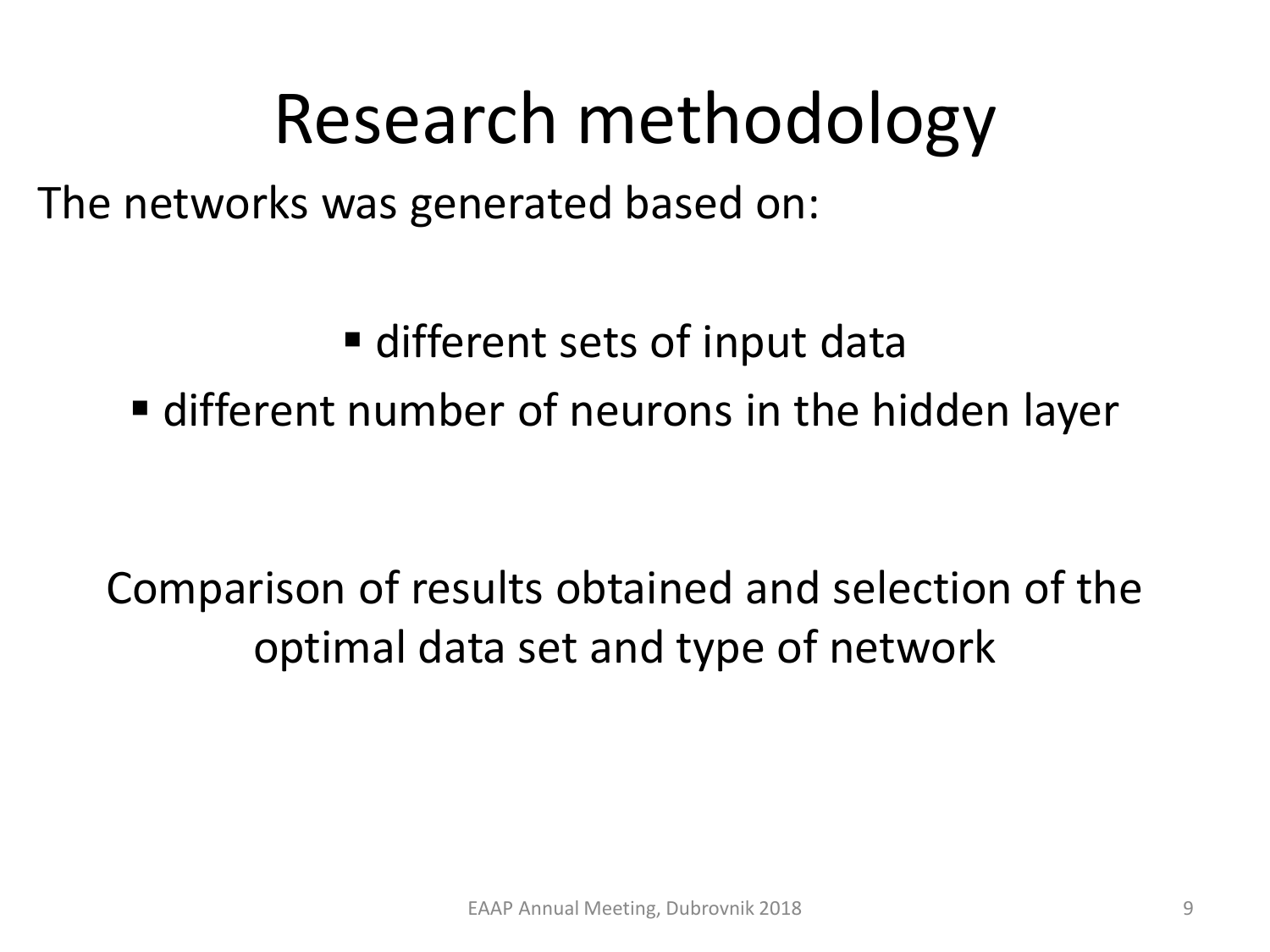# Research methodology

The analysis used *STATISTICA*® software -

neural network - **MLP** - *multi-layer perceptron*

activation functions:

- linear
- exponential
- logistic
- hyperbolic tangent

### hidden layer - 8 to 16 neurons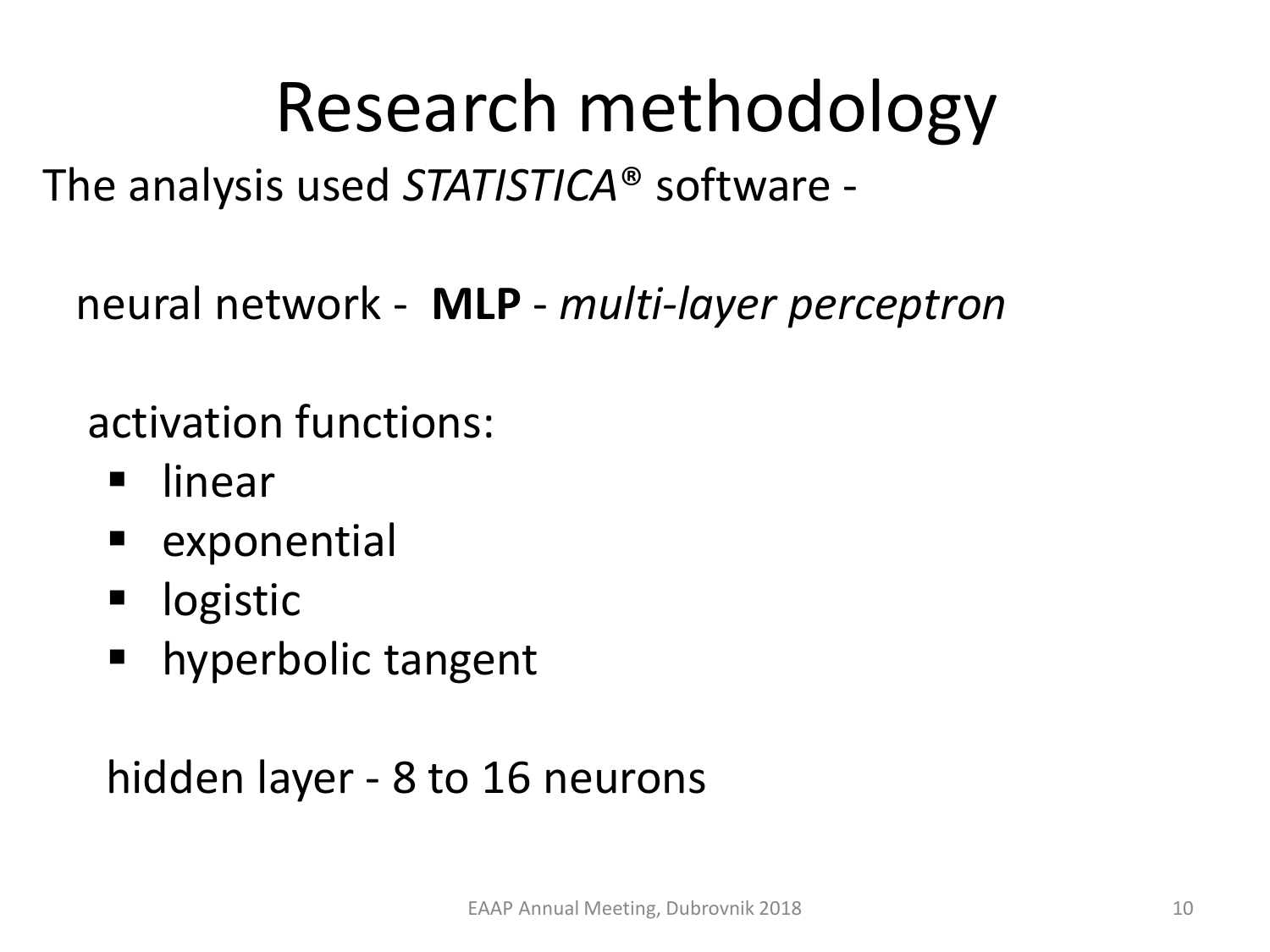## Traits of Yield

|                | $\overline{\mathbf{X}}$ | <b>SD</b> | CV[%] | <b>MIN</b> | <b>MAX</b> |
|----------------|-------------------------|-----------|-------|------------|------------|
| Milk [kg]      | 26,89                   | 6,38      | 24    | 5,20       | 47,80      |
| <b>Fat [%]</b> | 4,54                    | 1,00      | 22    | 2,00       | 8,27       |
| Protein [%]    | 3,24                    | 0,33      | 10    | 2,33       | 4,58       |
| $F/P[\%]$      | 1,41                    | 0,31      | 22    | 0,62       | 2,35       |
| Lactose [%]    | 4,85                    | 0,23      | 4,7   | 3,98       | 5,32       |
| SCC [tys.]     | 561,4                   | 1081,9    | 192   | 11,0       | 7252,0     |
| <b>Urea</b>    | 197,56                  | 70,05     | 35    | 0,00       | 418,00     |
| <b>Acetone</b> | 0,15                    | 0,18      | 120   | 0,00       | 1,00       |
| <b>BHB_M</b>   | 0,09                    | 0,13      | 140   | 0,00       | 1,00       |

UREA, ACETONE and BHB\_M in mmol/l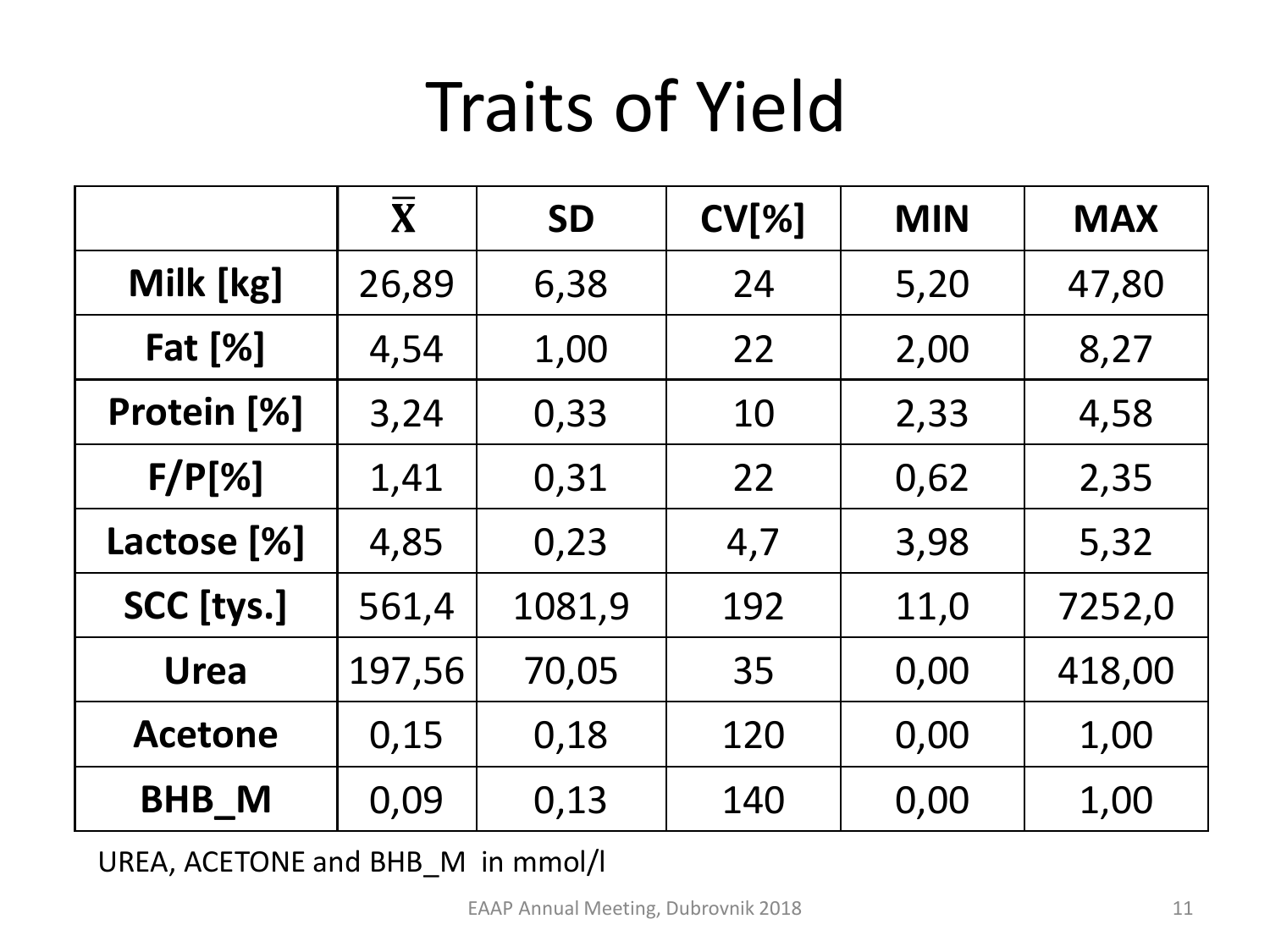### Examples of the characteristics of neural networks

| <b>QUALITY</b> |          |          | <b>ERROR</b> |       |       | <b>Activation</b>  |  |
|----------------|----------|----------|--------------|-------|-------|--------------------|--|
|                | t        | W        |              | t     | W     | (hidden layer)     |  |
| 0,969          | 0,542    | 0,436    | 0,419        | 0,399 | 0,558 | Linear             |  |
| 0,969          | 0,538    | 0,425    | 0,425        | 0,398 | 0,562 | Linear             |  |
| 0,768          | 0,152    | 0,126    | 6,918        | 0,552 | 0,676 | Logistic           |  |
| 0,779          | 0,088    | 0,124    | 7,022        | 0,555 | 0,680 | Logistic           |  |
| 0,070          | $-0,088$ | $-0,015$ | 7,059        | 0,565 | 0,685 | Exponential        |  |
| $-0,298$       | $-0,086$ | $-0,058$ | 7,144        | 0,564 | 0,689 | Exponential        |  |
| 0,971          | 0,537    | 0,476    | 0,410        | 0,395 | 0,541 | Hyperbolic tangent |  |
| 0,971          | 0,566    | 0,481    | 0,401        | 0,378 | 0,530 | Hyperbolic tangent |  |

 $MLP$  networks with 9 input data,  $8$  a  $EMFQB$   $\frac{1}{2}$  activation functions in the hidden layer  $_2$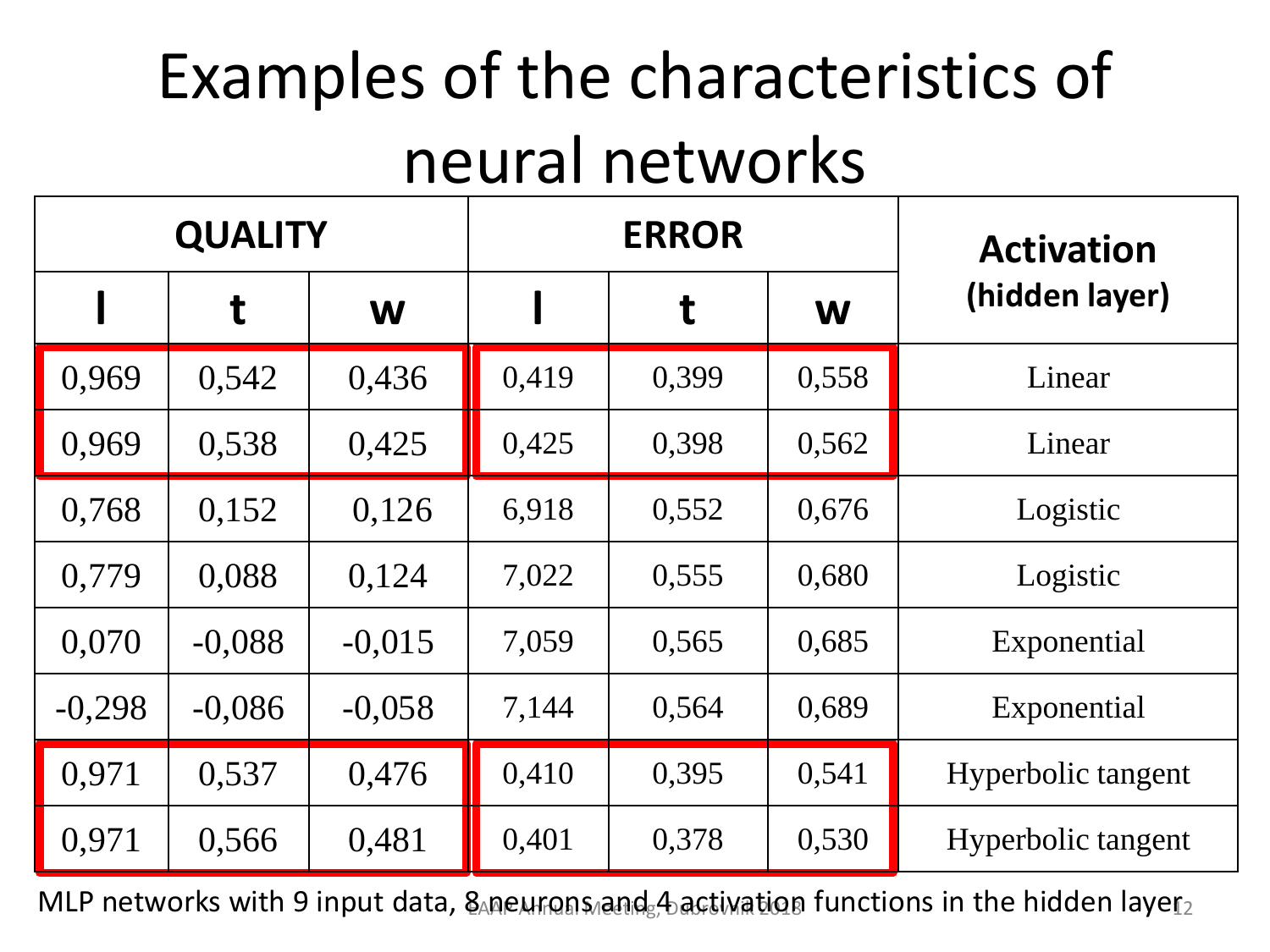### The sensitivity of neural networks with 8 hidden layers



EAAP Annual Meeting, Dubrovnik 2018 13 and 13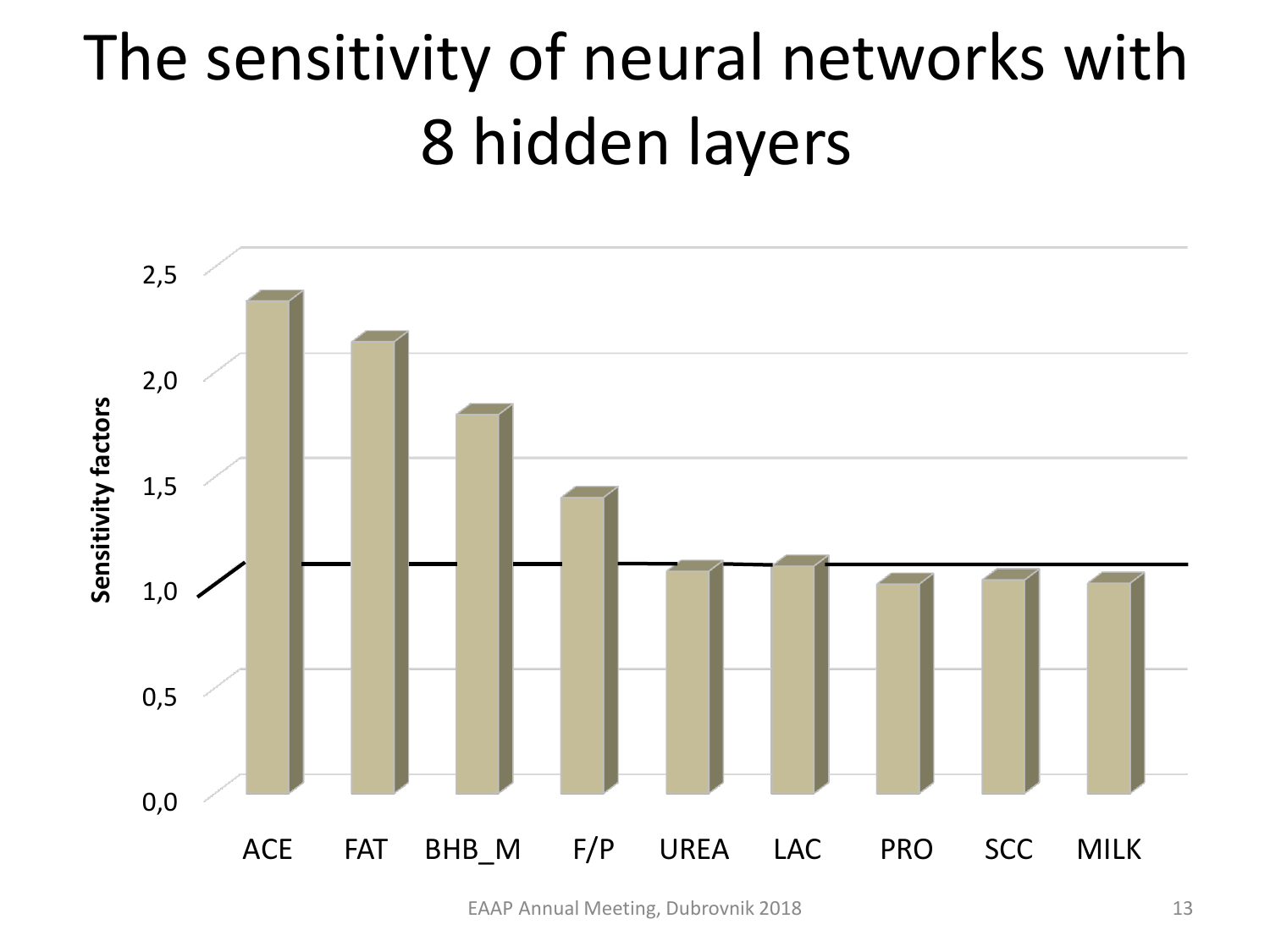### The sensitivity of neural networks with 16 hidden layer

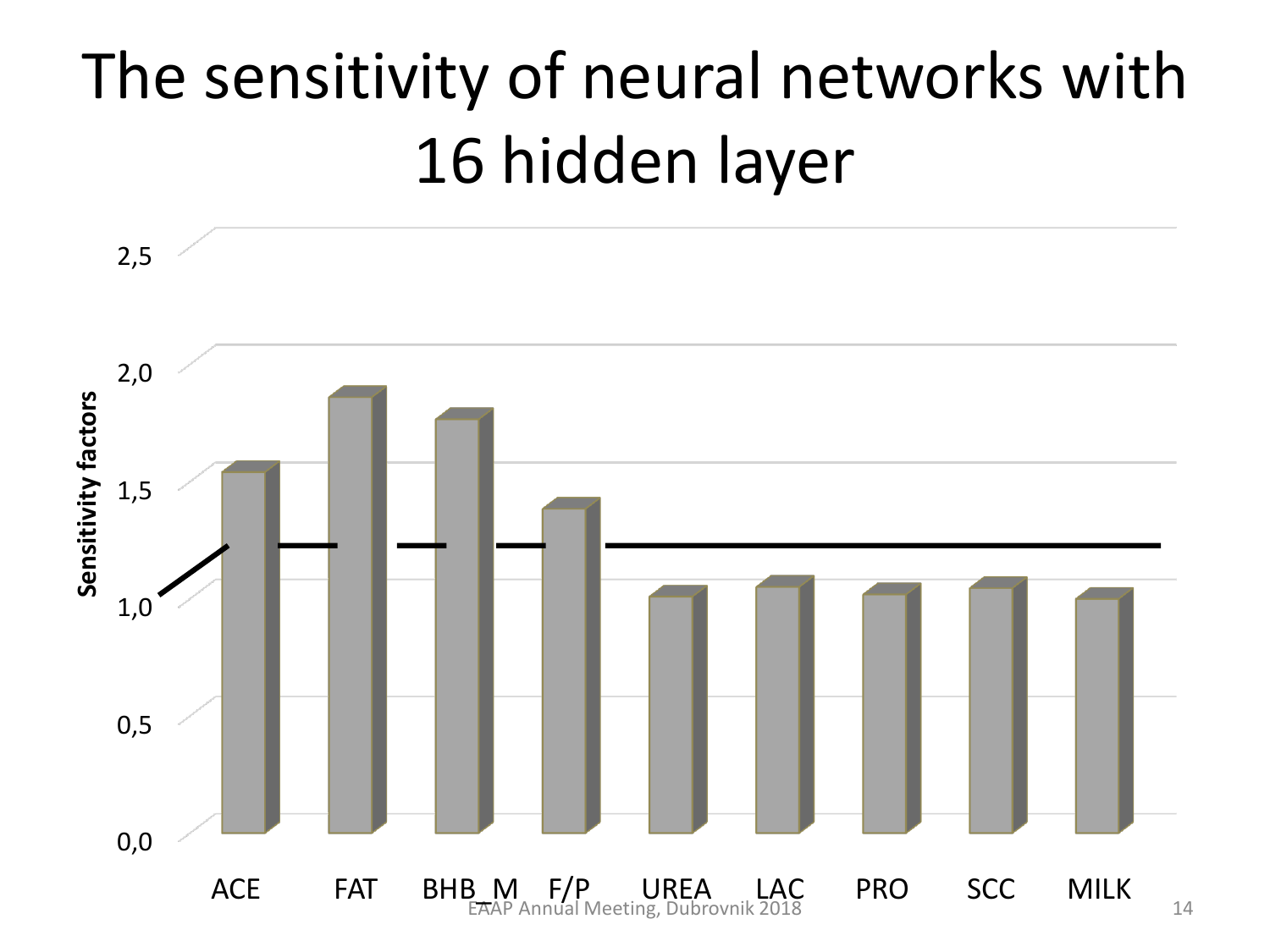## Continuation of research

Choosing the optimal **Multi-Layer Perceptron**;

*input data -* ACE; FAT; BHB\_M; F/P

*activation functions in the hidden layer -*

linear function , hyperbolic tangent

Validation of developed networks on an independent data set and choosing the optimal network